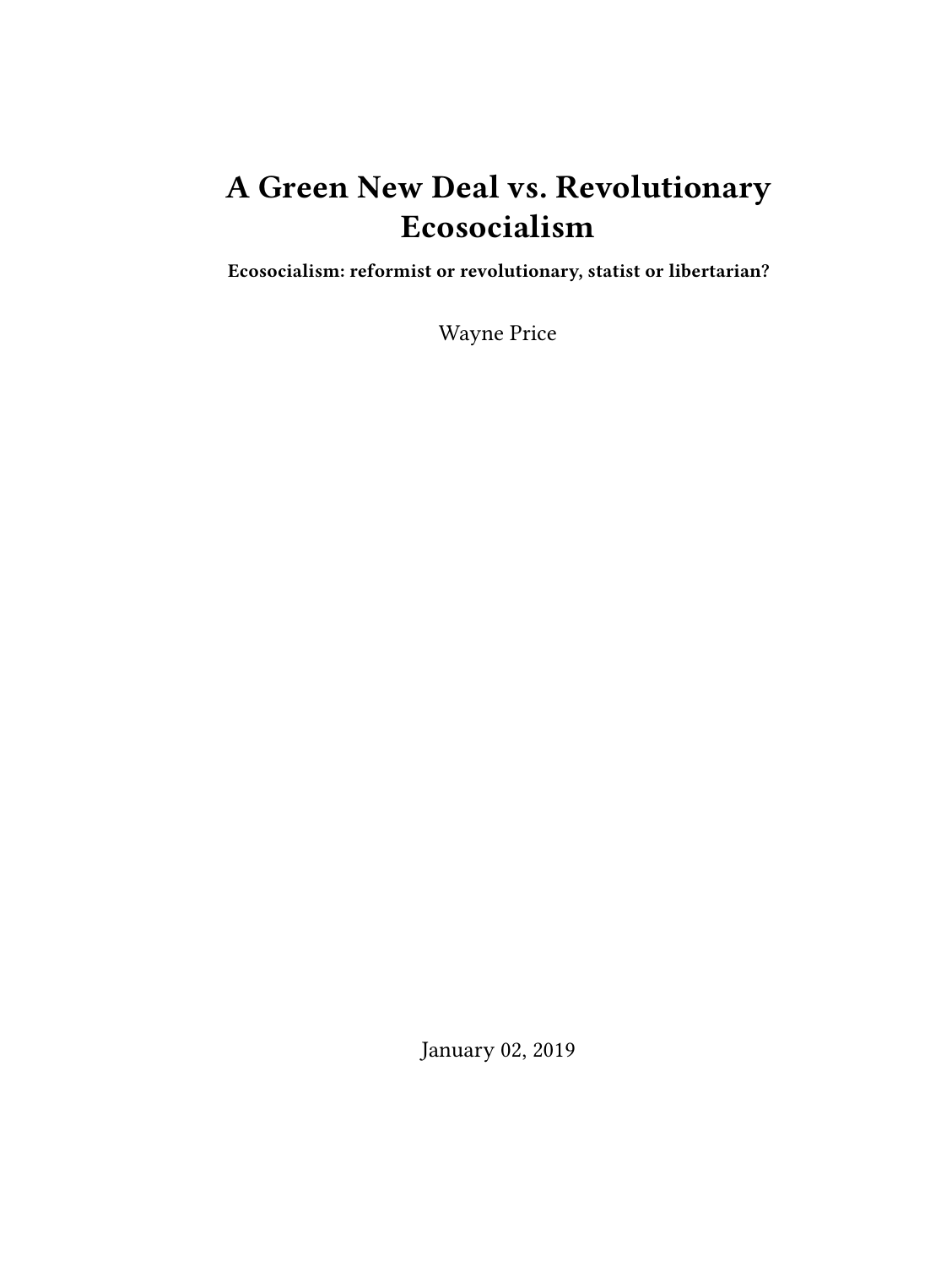## **Contents**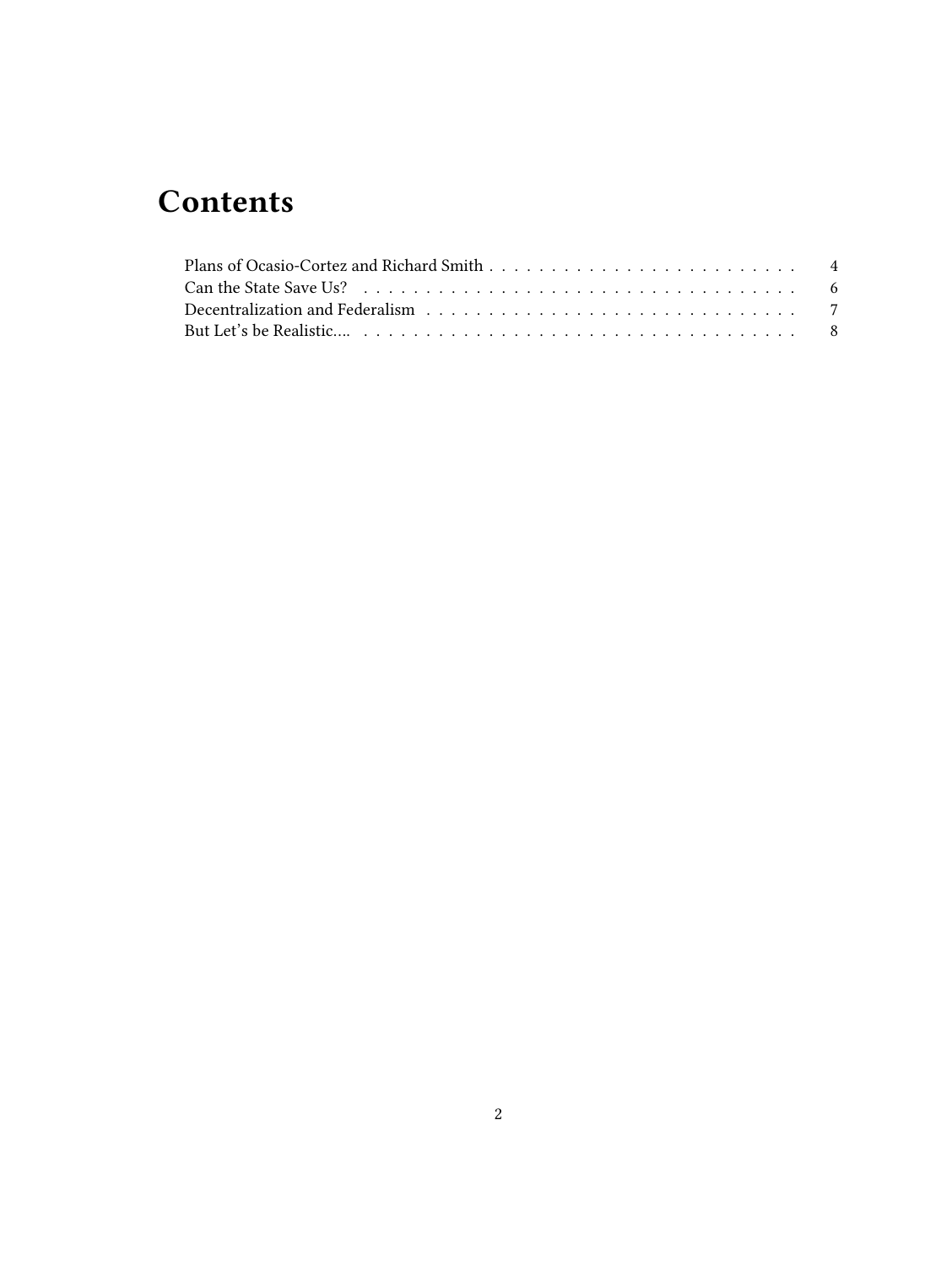The idea of a "Green New Deal" has been raised in response to the threat of climate and ecological catastrophe. Two such proposals are analyzed here and counterposed to the program of revolutionary libertarian ecosocialism.

According to the climate scientists, industrial civilization has at most a dozen years until global warming is irreversible. This will cause (and is already causing) extremes of weather, accelerating extermination of species, droughts and floods, loss of useable water, vast storms, rising sea levels which will destroy islands and coastal cities, raging wildfires, loss of crops, and, overall, environmental conditions in which neither humans nor other organisms evolved to exist. The economic, political, and social results will be horrifying.

The scientists write that humans have the technological knowledge to avoid the worst results. But this would take enormous efforts to drastically reduce the output of heat-trapping greenhouse gasses. The recent **UN Intergovernmental Panel on Climate Change** writes that this "*would require rapid and far-reaching transitions in energy, land, urban, and infrastructure (including transport and buildings) and industrial systems…unprecedented in terms of scale.*" (quoted in Smith 2018) At the least this means a rapid transition to shutting down fossil-fuel producing industries, leaving most oil, coal, and natural gas in the ground and rationing what is currently available. It means replacing them with conservation and renewable energy sources. It means drastic changes in the carbon-based-fuel using industries, from construction to manufacturing. It means providing alternate jobs and services for all those put out of work by these changes.

To the scientists' warnings, there have been rumblings of concern from some financial investors, businesspeople (in non-oil-producing industries), and local politicians. But overall, the response of conventional politicians has been business-as-usual. The main proposals for limiting climate change has been to place some sort of taxes on carbon emissions. From liberals to conservatives, this has been lauded as a"pro-market" reform. But, as Richard Smith (2018) has explained, these are inadequate, and even fraudulent, proposals. "I*f the tax is too light, it fails to suppress fossil fuels enough to help the climate. But…no government will set a price high enough to spur truly deep reductions in carbon emissions because they all understand that this would force companies out of business, throw workers out of work, and possibly precipitate recession or worse.*"

In the U.S., one of the two major parties outright denies the scientific evidence as a "hoax." As if declaring, "After us, the deluge," its policies have been to increase as much as possible the production of greenhouse-gas emissions and other attacks on the environment. The other party accepts in words the reality of global warming but only advocates inadequate and limited steps to deal with it. It too has promoted increased drilling, fracking, and carbon-fuels burning. These Republicans, Democrats, and their corporate sponsors are **enemies of humanity and nature**, worse than war criminals.

On the Left, there have been serious efforts to take up the scientists' challenge. Various ecosocialists and other radicals have advocated a massive effort to change the path of industrial society. This is sometimes called a "**Green New Deal**." This approach is modeled on the U.S.'s New Deal of F. D. Roosevelt in the Great Depression. Its advocates also usually model their programs on the World War II industrial mobilization which followed the New Deal. (For examples, see Aronoff 2018; Ocasio-Cortez 2018; Rugh 2018; Simpson 2018; Smith 2018; Wikipedia.)

There does need to be a massive social effort to change our current technological course. A drastic transformation of industrial civilization is needed if we are (in Richard Smith's phrase) to "*save the humans,*" as well as our fellow animals and plants. Nothing less than a revolution is needed. Yet I think that there are serious weaknesses in this specific approach, not least in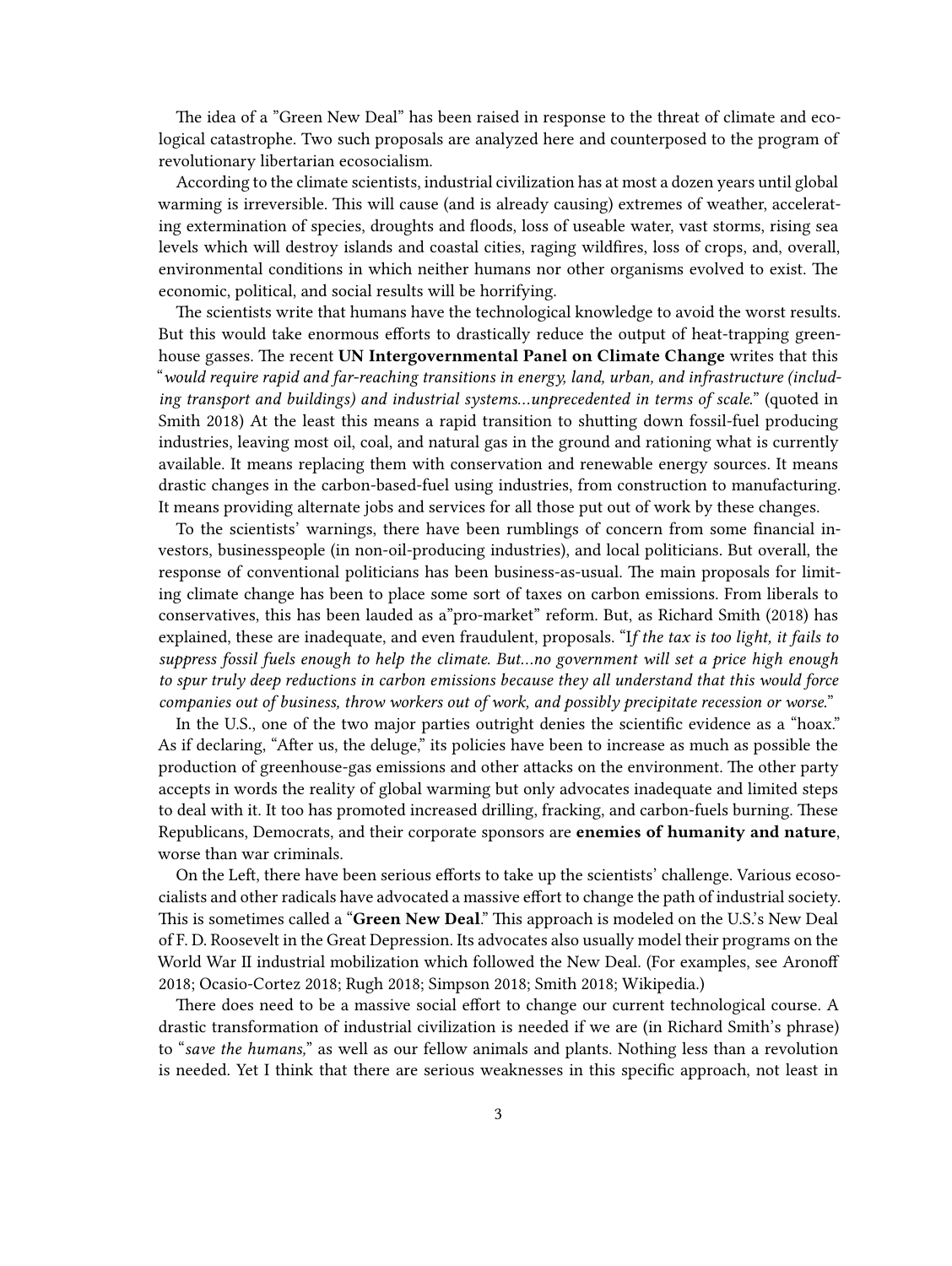modeling itself on the New Deal and the World War II mobilization—which were not revolutions, however romanticized. The proponents of a Green New Deal are almost all **reformists**—by which I do not mean advocates of reforms, but those who think that a series of reforms will be enough. They are **state-socialists** who primarily rely on the state to intervene in the economy and even take it over; in practice this program creates not socialism but state capitalism.

From the perspective of **revolutionary anarchist-socialism**, the Green New Deal strategy is problematic because it means (1) an effort to modify existing capitalism, not to fight it with the aim of overthrowing it. (2) As often stated, it requires working through the Democratic Party. (3) It proposes to use the current national state as the instrument of change. Finally (4), while advocates speak of popular mobilization and democratization, their overall approach is top-down centralization.

### <span id="page-3-0"></span>**Plans of Ocasio-Cortez and Richard Smith**

A member of the Democratic Socialists of America (DSA), Alexandria Ocasio-Cortez was just elected to the House of Representatives as an insurgent Democrat fromQueens, NY. With a group of co-thinkers, she has formally proposed that the House set up a special **Select Committee for a Green New Deal**. (Ocasio-Cortez 2018) This Congressional committee would work out a plan for the transition of the .U.S. to a "green" non-carbonized economy—although it would not have the power to actually implement any plan. Supposedly this will be raised in the 2019 Congress.

The committee would develop a "*Plan*" to achieve such goals as "*100% national power from renewable sources*" in ten years, a national "smart" energy grid, upgrading residential and industrial buildings for conservation of energy, investments in drawing-down greenhouse gases, and making "green" technology a big U.S. export. Central to its set of goals is "*decarbonizing the manufacturing, agricultural, and other industries." "Decarbonizing, repairing and improving transportation and other infrastructure."* (Ocasio-Cortez 2018) Supposedly, these goals would be implemented in such a way as to provide good jobs, services, and prosperity for everyone.

Richard Smith is a knowledgeable and insightful ecosocialist writer (from whom I have learned much, despite disagreements). He has a generally positive reaction to this proposal (Smith 2018). Describing himself as "*a proud member*" of the DSA, he approves Ocasio-Cortez' idea of a massive governmental program, modeled on the New Deal and World War II mobilization, to counter the climate crisis. However, he raises some significant concerns, specially around the key goal of "*decarbonization*".

"*What's not said is that decarbonization has to translate into shutdowns and retrenchments of actual companies. How does one decarbonize ExxonMobil or Chevron or Peabody Coal? To decarbonize them is to bankrupt them. Further, the same is true for many downstream industrial consumers*…." What is required, he concludes, is governmental takeover of these industries with the aim of shutting down or drastically modifying them. "*But there is no mention of shutdowns, retrenchments, buyouts, or nationalization.*"

Even more than the need to decarbonize industry (in the U.S. and internationally), is the need to create a balanced, ecologically-sustainable, system of production. "*Perhaps the biggest weakness of the GND Plan is that it's not based on a fundamental understanding that an infinitely growing economy is no longer possible on a finite planet…, of the imperative need for economic de-growth*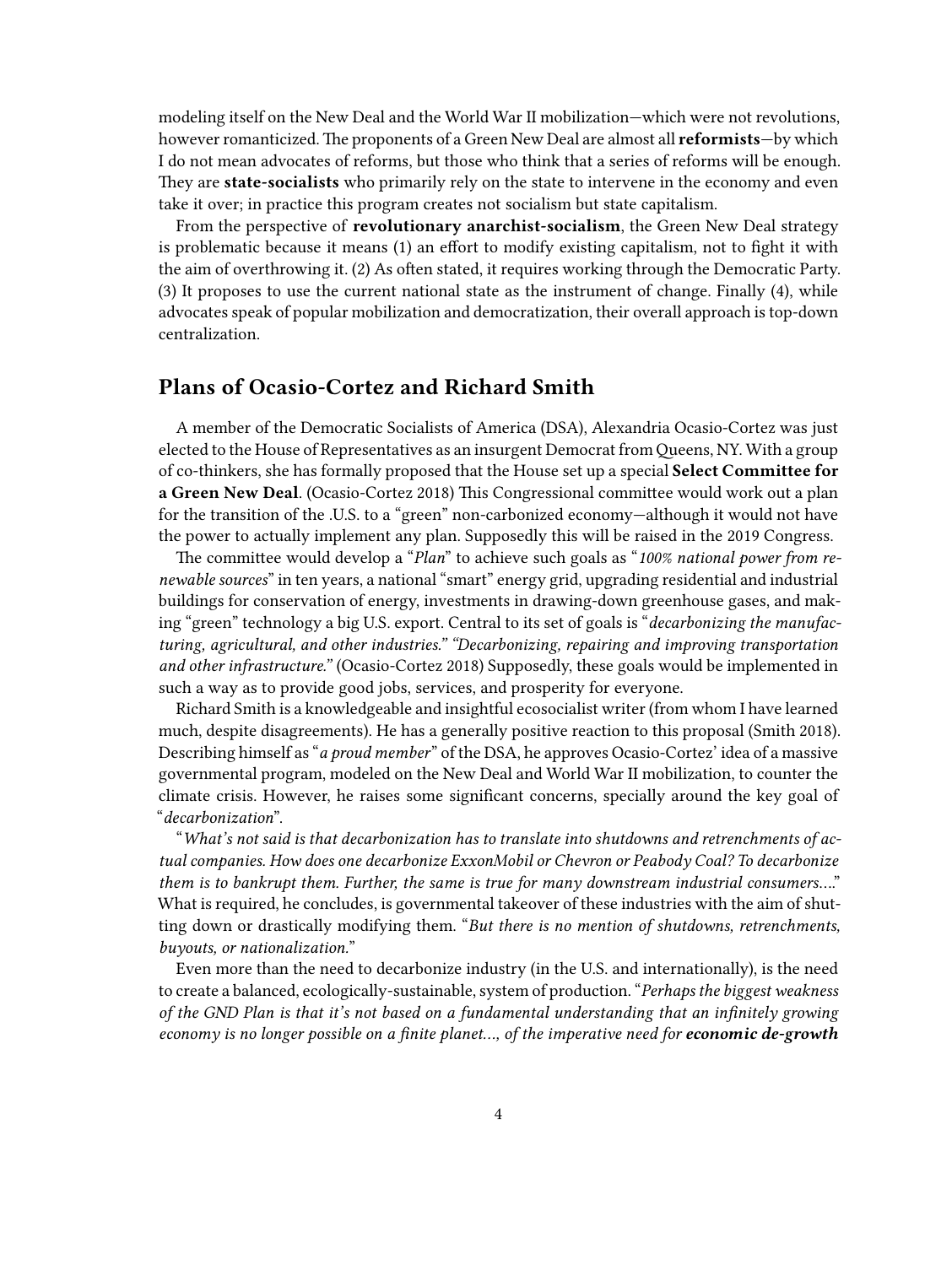*of many industries or of the need to abolish entire unsustainable industries from toxic pesticides to throw-away disposables to arms manufacturers*." (my emphasis)

Unlike his fellow DSA member (and Democratic politician) Ocasio-Cortez, Smith raises a program which explicitly demands government take-overs of the fossil-fuel producing companies. (He notes, "*Others have also argued for nationalization to phase-out fossil fuels*.") He also calls for the nationalization of industries which are dependent on fossil fuels: "*autos, aviation, petrochemicals, plastics, construction, manufacturing, shipping, tourism, and so on*." These nationalizations would be part of a plan for phasing-out fossil fuels, phasing-in renewable energy, shutting down fossil-fuel production, shutting down or modifying industries which rely on fossil fuels, and creating large government employment programs. This means changing from an economy built on quantitative growth, accumulation, and profits, to one of "*degrowth [and] substantial de-industrialization*."

This program may seem revolutionary. "*It's difficult to imagine how this could be done within the framework of any capitalism…. Our climate crisis cries out for something like an immediate transition to ecosocialism*."

Yet Smith contradicts himself; he does not present his perspective as a revolutionary program. While he proposes socialization (in the form of nationalization) of much of the corporate economy, he does not call for taking away the wealth and power of these main sectors of the capitalist class. "*We do not call for expropriation. We propose a government buyout at fair value….The companies might welcome a buyout.*" There will be "*guaranteed state support for the investors…*." Further, "*it is perhaps conceivable, taking FDR's war-emergency industrial reordering as a precedent, that the…plan…for fossil fuels buyout-nationalization…could be enacted within the framework of capitalism, though the result would be a largely state-owned economy. Roosevelt created [a] state-directed capitalism*…."

While a revolutionary approach is often derided as absurdly "utopian" and fantastic, this reformist program is itself a fantasy. It imagines that the capitalist class and its bought-and-paid-for politicians—who have resisted for decades any efforts to limit global warming—would not fight tooth-and-claw against this program. They are supposed to accept the loss of their industries, their mansions, their social status, their private jets, their media, their political influence, and the rest of their domination over society—for the sake of the environment! In all probability, to prevent this, they would whip up racism, sexual hysteria, and nationalism, subsidize fascist gangs, urge a military coup, distort or try to shut down elections and outlaw oppositions. All of which has been repeatedly done in the past, and is partially being done right now (if still on a minor scale—so far).

In the (very) unlikely event that the capitalists accepted this program, they would still be left with great wealth from the buyout, which they would use to fight to get back their power. And even in the (extremely unlikely) event that industries could be successfully decarbonized through buyout-nationalization, there would still be the basic problem (as Smith had pointed out) of the essential drive of capitalism to expand and accumulate profits, which must conflict with sustainable life on earth.

There is a whole history of class struggles, of revolutions and counterrevolutions, which have consistently taught the lesson that **there is no peaceful-gradual-electoral "parliamentary road to socialism,"** including to ecosocialism. Radicals should have learned the most recent lesson of the Syriza party in Greece.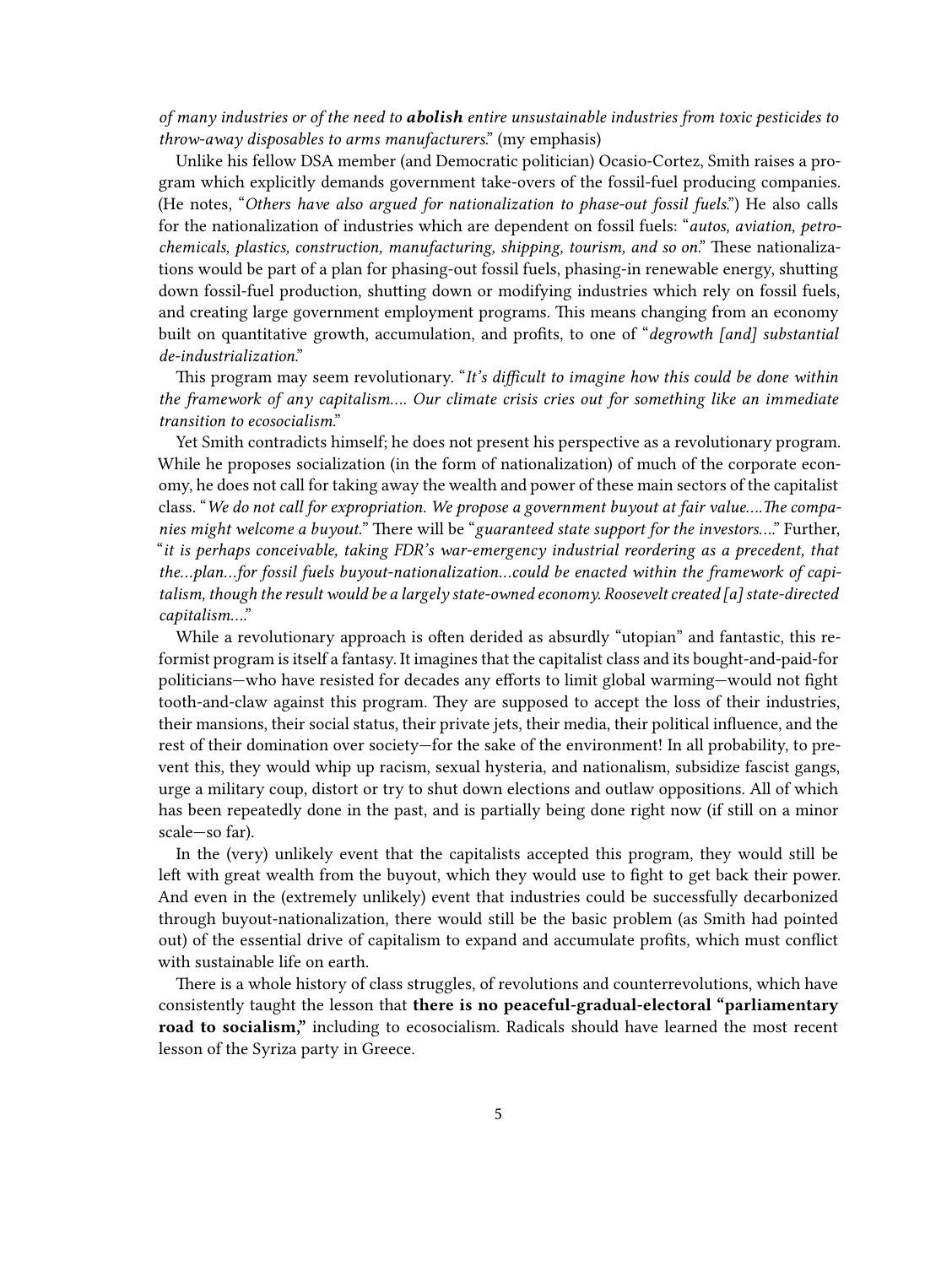#### <span id="page-5-0"></span>**Can the State Save Us?**

Central to the conception of a Green New Deal is the belief that the state can save the humans and the biosphere. To Smith, "*Saving the world requires the sort of large-scale economic planning that only governments can do.*" There is "*only one proximate solution: state intervention*…." Similarly, Ocasio-Cortez's proposal states, "*We're not saying that there isn't a role for private sector investments; we're just saying that…the government is best placed to be the prime driver*."

What Smith, specifically, is proposing is a form of **state capitalism**. He advocates "*a largely state-owned economy*" which may be "*within the framework of capitalism,*" building on but going beyond Roosevelt's "*state-directed capitalis*m." There is a radical tradition which had also advocated nationalization of big business and creation of public works, but had always tied statification to a demand for workers' democratic control and management. For example, Trotsky's **Transitional Program** states, "*Where military industry is 'nationalized,'…the slogan of workers' control preserves its full strength. The proletariat has as little confidence in the government of the bourgeoisie as in an individual capitalist*." (Trotsky 1977; 131) Workers' management is not part of Smith's proposal, nor that of Ocasio-Cortez (and it has dropped out of the program of most modern-day Trotskyists).

Of course Richard Smith is a sincere socialist democrat and a long-time opponent of Stalinist totalitarianism. But he calls on this U.S. bourgeois state, the state created and dominated by U.S. capitalism and imperialism, to take over the economy and run it. This program is state capitalism. As a result, the economy, even if decarbonized, will have the capitalist drive to accumulate profits. Just as was the state-capitalist Soviet Union, it will still be inherently destructive of the humannature ecological balance,.

State-socialists focus on blaming the market economy for social ills, such as global warming. They see the state as an outside, neutral, institution, which might intervene in the economy to solve these problems. "*If capitalists won't provide the jobs, then it's the government's responsibility to do so. We, the voting public, [will] assert our ownership of the government, not the corporations.*" (Smith 2018) In other words, the government **could be** dominated by the corporations (using their money), **or** it **could be** dominated by the people (using their votes). Supposedly either one is possible, in contradiction to the experience of two centuries of class struggle.

The state is a centralized bureaucratic-military socially-alienated institution. It has been created by (and creates) capitalism (and previous systems of exploitation) and serves to uphold it—and is thoroughly involved in all the evils of industrial capitalism. "*Climate change is another state effect that governments are incapable of solving….The infrastructure of automotive transportation, industrial agriculture, and electricity generation, which are responsible for the majority of of greenhouse gas emissions, are built and regulated by states (…). The industries responsible for destroying the planet depend on government regulation, police protection, and financing, and form part of an economic complex that is integrally connected to government…Continuing to trust states as the potential solvers of climate change and mass extinction…[is to be] complicit with catastrophe*." (Gelderloss 2016; 241-2)

Anarchists and radical Marxists have agreed that the existing state cannot be used to consistently defend the interests of workers and oppressed people. At times, under pressure from below, this state may give some benefits. Similarly, the management of a corporation may raise workers' wages when under the threat of a strike. But neither the state nor corporate management is "on our side." Certainly revolutionaries may pressure the state to make reforms in the same way as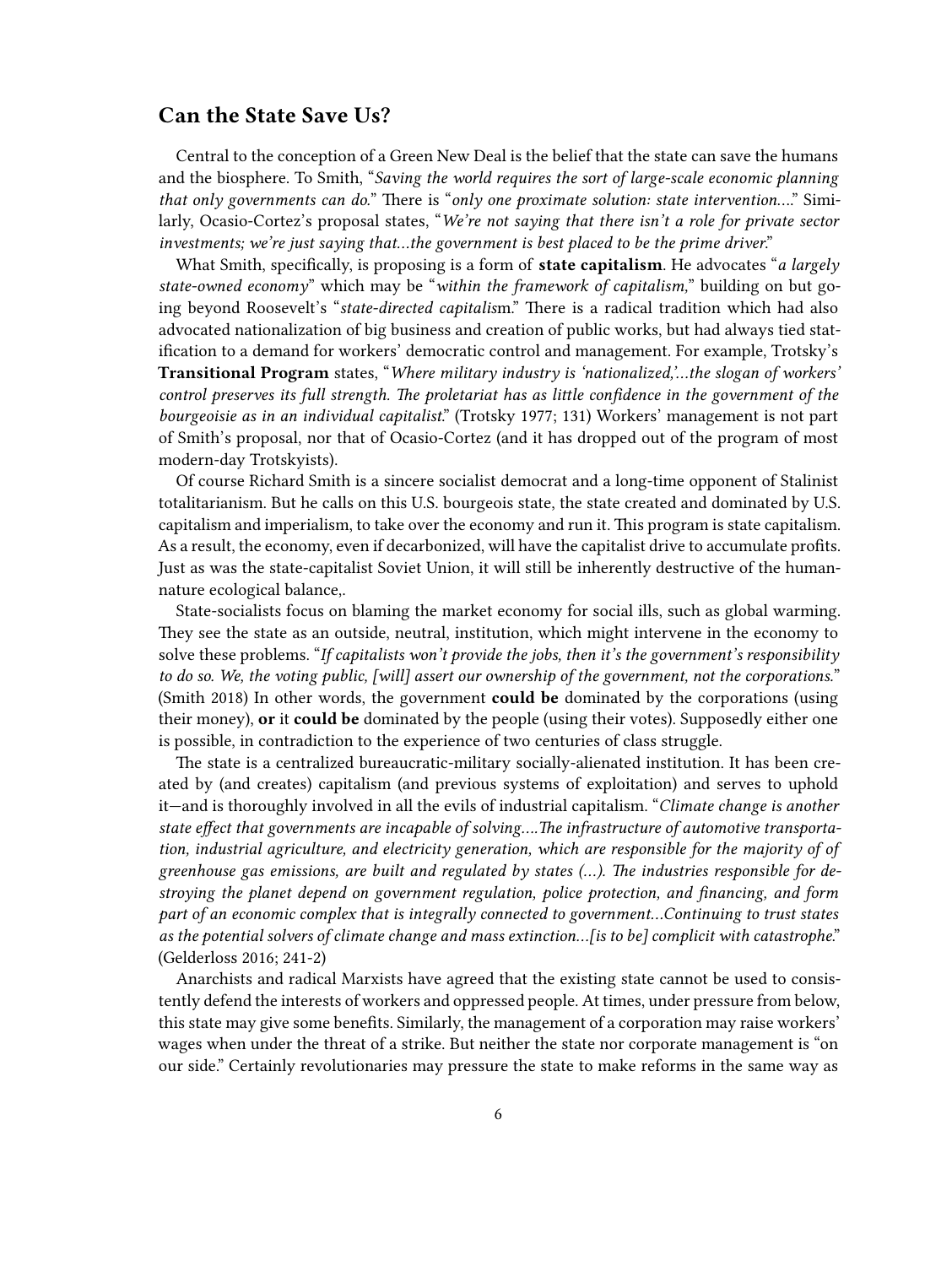the workers may strike to force the bosses to raise their wages. But these efforts, win or lose, do not change the institutional power of capital, in corporations or in the state.

Therefore, anarchists and radical Marxists have advocated overturning and dismantling the state and replacing it with alternate institutions. In an introduction to the **Communist Manifesto,** Engels modifies their original views by quoting Marx, writing, "*One thing especially was proved by the [1871 Paris] Commune, viz., that 'the working class cannot simply lay hold of the ready-made state machinery, and wield it for its own purposes'*." (Marx & Engels 1955; 6) Which is exactly what Ocasio-Cortez, Smith, and others propose to do.

Anarchists and other libertarian socialists advocate replacing the state with federations of workplace councils, neighborhood assemblies, and voluntary associations, defended by an armed people (militia) so long as is necessary. They advocate socialization of the economy, not by state ownership, but by replacing capitalism with networks of democratically self-managed industries, consumer cooperatives, and collectivized municipalities. They expect productive technology to be modified by the workers, in such a way as to eliminate the division between mental and manual labor and in order to create an ecologically sustainable society.

Ocasio-Cortez and other DSAers rely on the Democratic Party to implement their Green New Deal —a plan which, in Smith's view should lead to the nationalization of much of the economy. However, the Democrats are committed to managing a traditional, private-capitalist, economy. "*Most Democrats…acknowledge global warming is real, yet have failed to take meaningful steps to address the apocalyptic scale of the problem.…The Dems have always played seesaw between the interests of their corporate campaign donors and those of the party's middle- and working-class base… They have more and more aligned themselves with the jealous interests of their elite backers. Party leaders have embraced a business-friendly, neoliberal approach to climate change, just as they have just about everything else.*" (Rugh 2018) For an account of the Democrats' climate-destroying actions when in office, see Dansereau (2018).

(Members of the Green Party have also advocated a "Green New Deal" for some time. [Wikipedia] I am not reviewing their version of the GND at this time. The Greens reject the Democratic Party, for good reasons, and claim to be for a decentralized society. But they still accept an electoralist-peaceful-reformist strategy. They hope to take over the state by getting their party elected, and then to use the power of the national state to transform capitalism by carrying out a Green New Deal.)

#### <span id="page-6-0"></span>**Decentralization and Federalism**

Richard Smith is for democracy and democratic planning. He proposes elected "*planning boards at local, regional, national, and international levels*." Yet his plan, like that of Ocasio-Cortez, is clearly a top-down, centralized approach. Other experts in ecological regeneration (who are not anarchists) have seen things in a more decentralized perspective.

For example, Bill McKibben has long been a leader of the climate justice movement. His main solution to climate change is decentralization: "*more local economies, shorter supply lines, and reduced growth*." (McKibben 2007; 180) "…*Development…should look to the local far more than to the global. It should concentrate on creating and sustaining strong communities…*." (197) "…*The increased sense of community and heightened skill at democratic decision-making that a more local economy*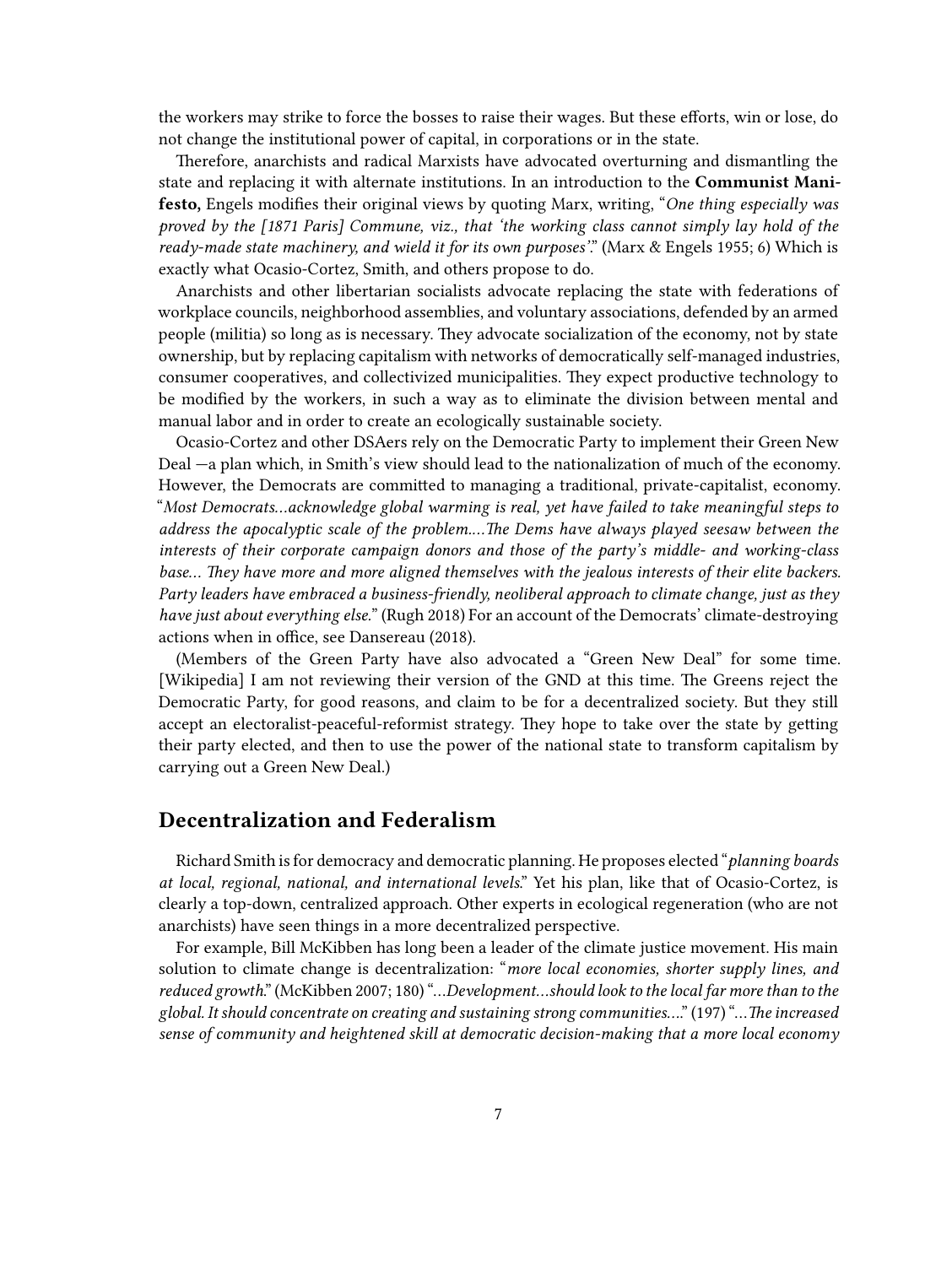*implies will not simply increase our levels of satisfaction with our lives, but will also increase our chances of survival*…." (231)

Naomi Klein declares, "*There is a clear and essential role for national plans and policies….But…the actual implementation of a great many of these plans [should] be as decentralized as possible. Communities should be given new tools and powers….Worker-run co-ops have the capacity to play a huge role in an industrial transformation…. Neighborhoods [should be] planned democratically by their residents….Farming…can also become an expanded sector of decentralized self-sufficiency and poverty reduction."* (Klein, 2014; 133-134)

The (**Monthly Review)** Marxist Fred Magdoff (a professor of plant and soil science) wrote, "*Each community and region should strive, within reason, to be as self-sufficient as possible with respect to basic needs such as water, energy, food, and housing. This is not a call for absolute self-sufficiency but rather for an attempt to…lessen the need for long distance transport….Energy…[should be] used near where it was produced…. in smaller farms…to produce high yields per hectare….People will be encouraged to live near where they work…*." (Magdoff, 2014; 30—31) Also, "*Workplaces (including farms) will be controlled and managed by the workers and communities in which they are based.*" (29)

Compare with the views of anarchist and social ecologist Murray Bookchin: "*Civic entities can 'municipalize' their industries, utilities, and surrounding land as effectively as any socialist state.…A municipally managed enterprise would be a worker-citizen controlled enterprise, meant to serve human and ecological needs….[There would be] the replacement of the nation state by the municipal confederation.*" (Bookchin 1986; 160) The takeover of the oil industry could be a national and international matter, managed through confederation, while use of renewable energy would be primarily implemented by local communes.

In short, the capitalists' wealth and power should be taken away from them (expropriated) by the self-organization of the working class and its allies. Capitalism should be replaced by a society which is decentralized and cooperative, producing for use rather than profit, democratically selfmanaged in the workplace and the community, and federated together from the local level to national and international levels. There should be **as much decentralization as is reasonably possible and as little centralization as is absolutely necessary.** There needs to be **overall economic coordination** on a national, continental, and world-wide level, by federations of selfgoverning industries and communities, but not by bureaucratic-military capitalist states. This is ecoocialism in the form of eco-anarchism.

### <span id="page-7-0"></span>**But Let's be Realistic….**

Endorsers of the Green New Deal see it as a realistic proposal for mobilizing masses of people and changing the ecology. They regard a program of revolutionary libertarian ecosocialism as unrealistic, a nonstarter for the brief time there is left to save the world. We must act quickly, they say, with proposals most people can accept, calling on the state to take over.

This is itself an example of what C. Wright Mills called "crackpot realism." The idea that the Democratic Party would endorse a plan for the next session of Congress to develop a program of remaking U.S. capitalism, perhaps nationalizing much of the economy, and then get it passed through Congress—is, shall we say, not likely. With all due respect to its proponents (with whom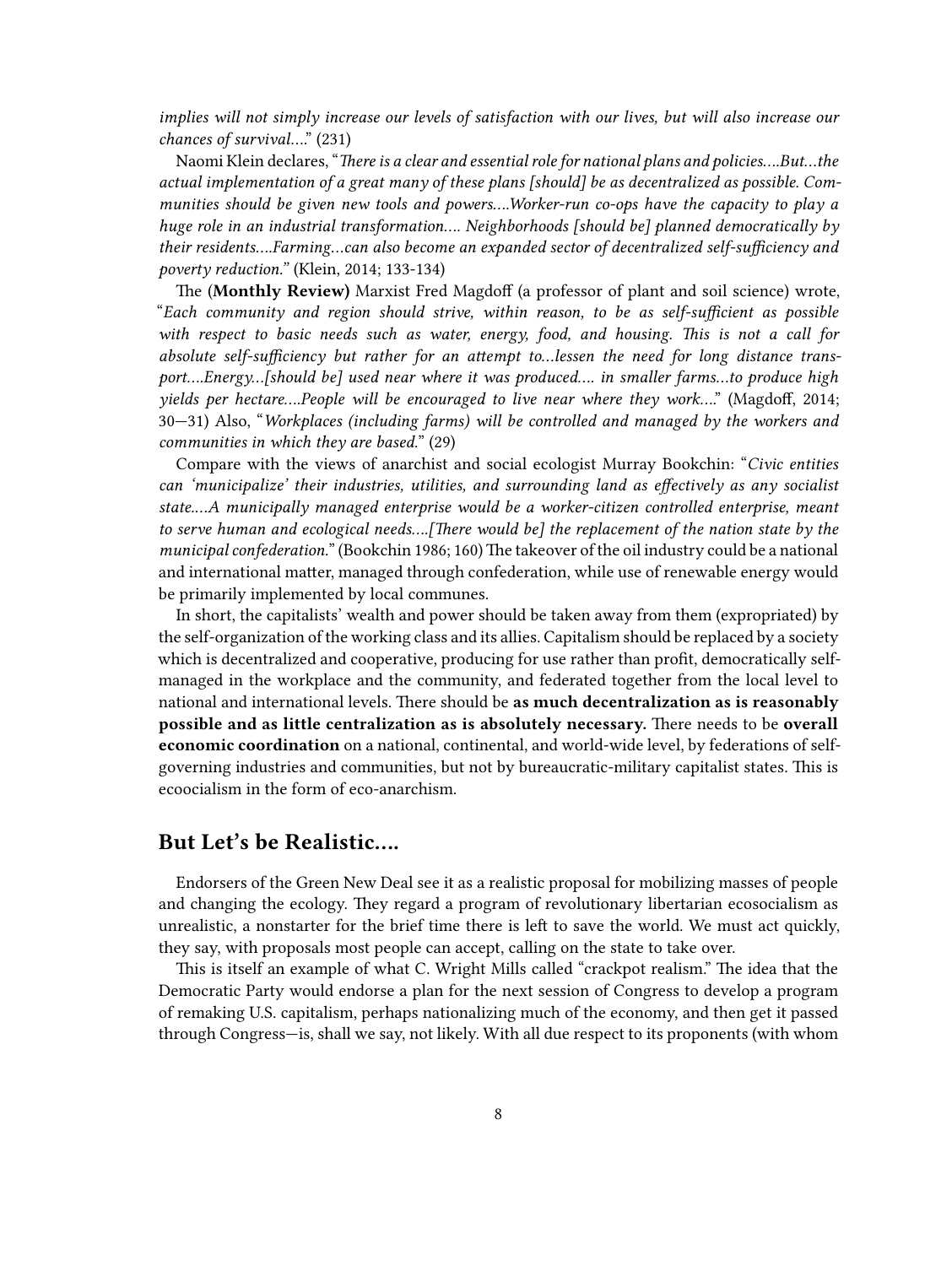I share values), they are like the drunk who looks for lost keys under the street lamp, because that is where there is light, even though the keys are certain to be elsewhere.

Smith refers to "*de-carbonization*" as "*a self-radicalizing transitional demand*". He hopes that "*a vigorous campaign for this Plan will show why capitalism cannot solve the worst crisis it has ever created and encourage demands for…government planning to suppress emissions….With a…monumental mobilization around this Green New Deal …we can derail the capitalist drive to ecological collapse and build an ecosocialist civilization*…."

In other words, he is for building a mass movement for the Green New Deal of Ocasio-Cortez (which he regards as inadequate as proposed), and/or his more radical plan (nationalization based on buying out the capitalists). He hopes that people will become aware of the limits of any procapitalism, because the "*campaign will show why capitalism cannot solve the crisis*." However, he does not propose to tell the working class and the rest of the population that a pro-capitalist plain "*cannot solve the crisis*" Instead he advocates a plan which is an expansion of Roosevelt's "*state-directed capitalism.*" Apparently he hopes that the people will come to the conclusion that "*capitalism cannot solve the crisis*" by themselves—or perhaps with some help from the reformist, state-socialist, Democratic Party-supporting, Democratic Socialists of America. An ecosocialist result is far more likely if there are already radicals telling the truth about capitalism, from the very beginning, even if it is, so far, unpopular to do so.

Revolutionaries have long argued that **even reforms are most likely to be won when the rulers fear a militant, aggressive, and revolutionary movement,** or at least a revolutionary wing of a broader movement. "Reforms" in this case would be steps to hold back and mitigate the effects of global warming due to capitalist industry, even by using the capitalist state. Such reforms cannot be won by an environmental movement which tries to be "reasonable" and "respectable", especially if it has a radical left which offers to buy out big businesses and stay within the framework of capitalism.

We cannot say what is reasonable to expect. **Today's popular consciousness is not what it will be tomorrow**. The very crises of weather and the environment will change that. The climate crisis will interact with the looming economic crisis, and with continuing turmoil over race, immigration, gender, and sexual orientation. Not to mention endless wars. With such shakeups in the lives of working people and young people, there may be an opening for a revolutionary anarchist ecosocialist program. Whether this will develop in time cannot be known. But we must not give up on history.

In conclusion, **revolutionary libertarian ecosocialists** should support all sincere struggles for reforms, including those advocating state action, and participate in these movements. But they should always point out the limitations and dangers of these programs. they should always raise the goal of a decentralized-federation of self-managed institutions as the only society capable of ecological harmony and freedom.

The issue is not only whether capitalism is compatible with ecological balance and ending climate change. The question is also about the nature of the state, and whether the state is compatible with avoiding ecological catastrophe. These issues should determine our attitude toward proposals for a Green New Deal.

#### **References**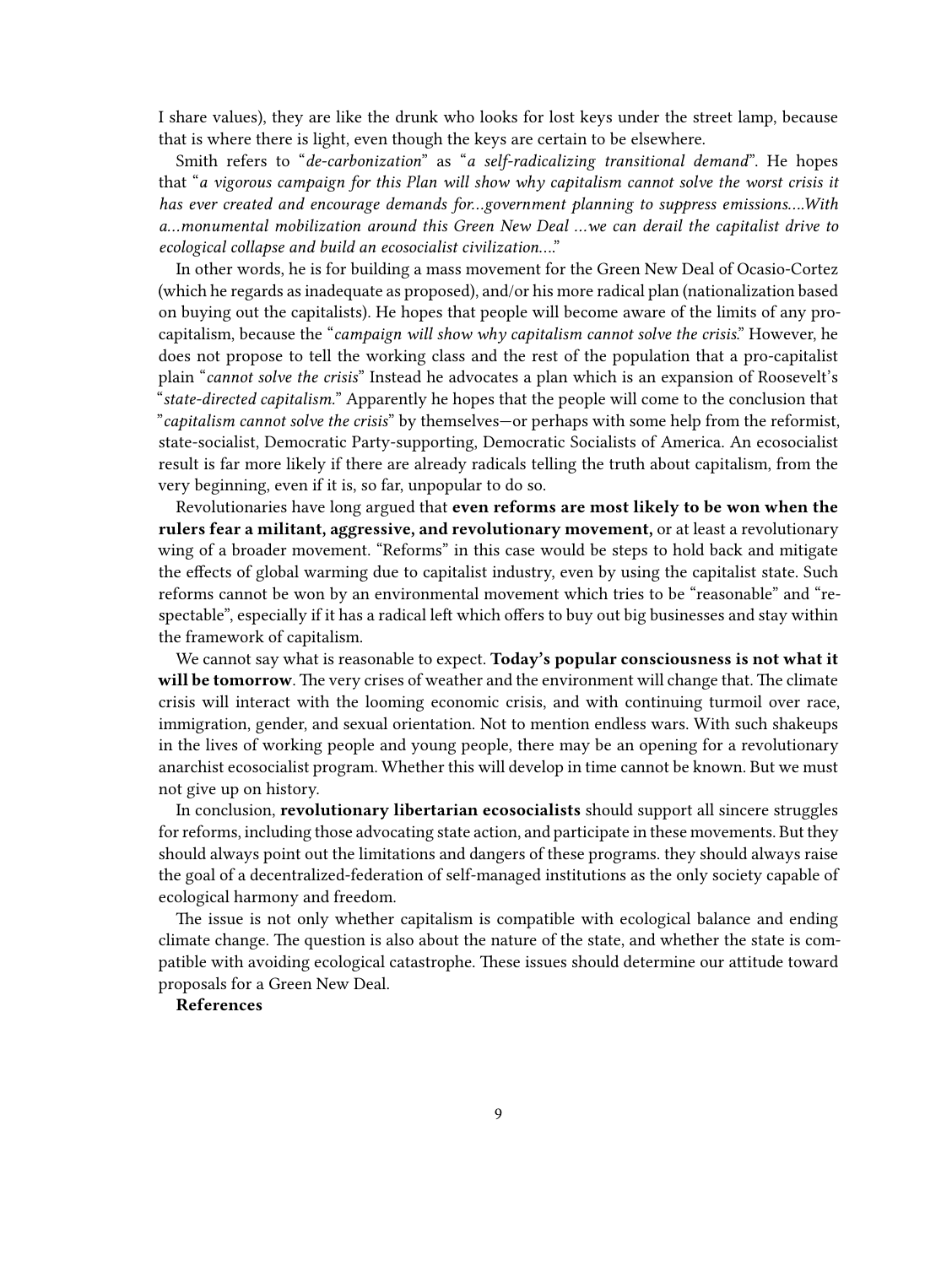- All, Max (2018). "Beyond the Green New Deal." *The Brooklyn Rail.* (11/1/18). https://brooklynrail.org/2018/11/field-notes/Beyond-the-Green-New-Deal
- Aronoff, Kate (2018). "A Mandate for Left Leadership." *The Nation* (12/31/18). Pp. 18—20, 26.

Bookchin, Murray (1986). *The Modern Crisis*. Philadelphia PA: New Society Publishers.

- Dansereau, Carol (2018). "Climate and the Infernal Blue Wave: Straight Talk About Saving Humanity." *System Change Not Climate Change*. (From Counterpunch ll/13/18.) https:// systemchangenotclimatechange.org/article/climate-and-infernal-blue-wave-straight-talkabout-saving-humanity
- Gelderloos, Peter (2016). *Worshipping Power: An Anarchist View of Early State Formation.* Chico CA: AK Press.

Klein, Naomi (2014). *This Changes Everything: Capitalism vs. the Climate*. NY: Simon & Schuster.

- Magdoff, Fred (Sept. 2014). "Building an Ecologically Sound and Socially Just Society." *Monthly Review* (v. 66; no. 4). Pp. 23—34.
- Marx, Karl, & Engels, Friedrich (1955). *The Communist Manifesto*. Northbrook IL: AHM Publishing.
- McKibben, Bill (2007). *Deep Economy: The Wealth of Communities and the Durable Future.* NY: Henry Holt/Times Books.
- Ocasio-Cortez, Alexandria (2018). "Select Committee for a Green New Deal: Draft Text for Proposed Addendum to House Rules for 116th Congress of the United States" https:// ocasio2018.com/green-new-deal
- Rugh, Peter (2018). "Gearing Up for a Green New Deal." *The Indypendent*. Issue 242. https://indypendent.org/2018/12/gearing-up-for-a-green-new-deal/
- Simpson, Adam (2018). "The Green New Deal and the Shift to a New Economy" *The Next System Podcast.* https://thenextsystem.org/learn/stories/green-new-deal-and-shift-new-economy
- Smith, Richard (2018). "An Ecosocialist Path to Limiting Global Temperature Rise to 1.5 [degrees] C" *System Change Not Climate Change.* (An abridged version of a paper to appear in 3/1/19 *Real-World Economics Review*.) https://systemchangenotclimatechange.org/article/ecosocialistpath-limiting-global-temperature-rise-15

Trotsky, Leon (1977). *The Transitional Program for Socialist Revolution*. NY: Pathfinder Press. Wikipedia, (undated). "Green New Deal." https://en.wikipedia.org/wiki/Green\_New\_Deal